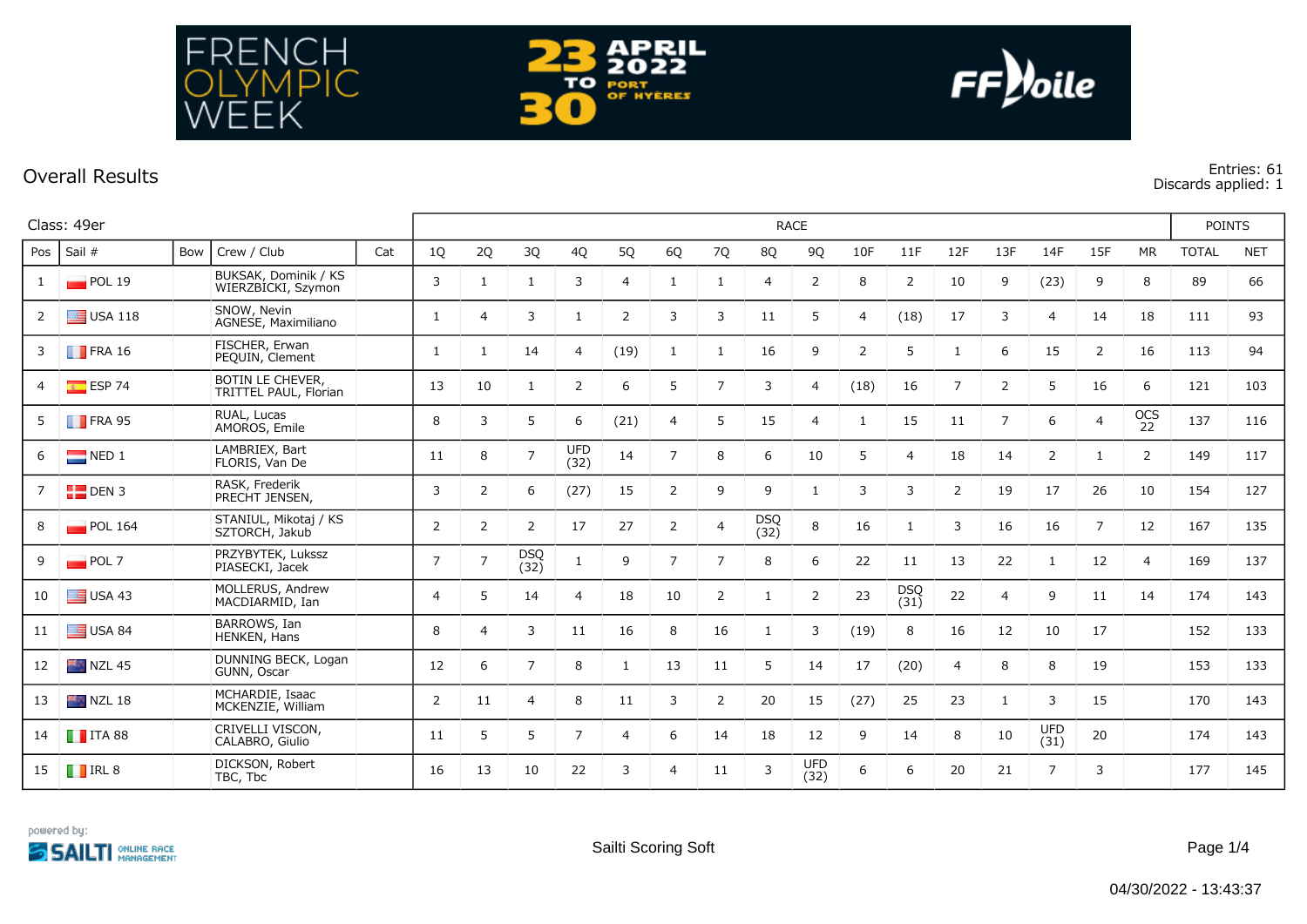| 16 | $E$ ESP 966              | BARRIO, Andres<br>TORRADO, Antonio    | 6                  | 3                | $\overline{2}$     | 9              | 8                  | 13   | 6                | 17                 | 18                 | 10               | $\overline{7}$     | 25                 | (28)             | 26               | 6                | 184 | 156 |
|----|--------------------------|---------------------------------------|--------------------|------------------|--------------------|----------------|--------------------|------|------------------|--------------------|--------------------|------------------|--------------------|--------------------|------------------|------------------|------------------|-----|-----|
| 17 | $\blacksquare$ ITA 23    | FERRARESE, Simone<br>CHISTE, Leonardo | <b>DNF</b><br>(32) | <b>DNS</b><br>32 | <b>DNS</b><br>32   | $\overline{7}$ | 1                  | 12   | 9                | $\overline{2}$     | 11                 | 15               | 17                 | 9                  | 5                | 11               | 13               | 208 | 176 |
| 18 | $\blacksquare$ AUS 40    | NEEDHAM, Thomas<br>TURNER, Joel       | $\overline{7}$     | 14               | 8                  | 10             | 13                 | 9    | 10               | 13                 | 17                 | 12               | 21                 | 19                 | (23)             | 14               | 10               | 200 | 177 |
| 19 | $\blacksquare$ AUT 28    | PRETTNER, Keanu<br>FLACHBERGER, Jakob | 5                  | 11               | 12                 | 22             | 10                 | (25) | 10               | 6                  | 3                  | 11               | 13                 | 15                 | 20               | 21               | 21               | 205 | 180 |
| 20 | $\blacksquare$ FRA 44    | FISCHER, Kevin<br>JAUVIN, Yann        | 17                 | 8                | 23                 | 9              | $\overline{7}$     | 5    | 23               | 10                 | 10                 | $\overline{7}$   | 9                  | 6                  | 24               | (25)             | 22               | 205 | 180 |
| 21 | $\blacksquare$ BEL 24    | LEFEBVRE, Yannick<br>PELSMAEKERS, Tom | 13                 | 10               | 9                  | 2              | 8                  | 12   | 13               | 5                  | 8                  | 25               | <b>DNC</b><br>31   | <b>DNC</b><br>(31) | 25               | 18               | 8                | 218 | 187 |
| 22 | $NED$ 69                 | VAN VUGT, Pim<br>HOUTMAN, Scipio      | 6                  | 9                | 4                  | 10             | <b>UFD</b><br>(32) | 15   | 15               | 22                 | 11                 | 13               | 19                 | 14                 | 18               | 13               | 28               | 229 | 197 |
| 23 | $\blacksquare$ AUS 20    | COLLEY, Jim<br>CONNOR, Shaun          | 9                  | 18               | 8                  | 13             | 17                 | 18   | 14               | $\overline{7}$     | 13                 | 21               | 12                 | (26)               | 15               | 20               | 23               | 234 | 208 |
| 24 | $\frac{10}{100}$ GBR 140 | ROBINS, Nick<br>BUDDEN, Daniel        | <b>DNF</b><br>(32) | 6                | 22                 | 5 <sup>5</sup> | 11                 | 9    | 8                | 20                 | $\overline{7}$     | 26               | 10                 | 21                 | 13               | 27               | 25               | 242 | 210 |
| 25 | $\blacksquare$ AUS 111   | FERGUSON, Jack<br>PAUL, Max           | 10                 | 19               | 13                 | (30)           | 3                  | 14   | 3                | 23                 | 25                 | 20               | 23                 | 5                  | 17               | 12               | 24               | 241 | 211 |
| 26 | $GBR$ 284                | TAYLOR, Chris<br>GRUMMETT, James      | 9                  | $\overline{7}$   | 16                 | 3              | 10                 | 17   | 23               | 17                 | 12                 | 24               | 24                 | <b>DNC</b><br>(31) | 26               | 19               | 5                | 243 | 212 |
| 27 | $\blacksquare$ ITA 504   | ANESSI, Marco<br>GAMBA, Edoardo       | 5                  | 16               | 16                 | 14             | 9                  | 16   | 5                | 10                 | 19                 | 14               | 22                 | 12                 | 27               | (28)             | 27               | 240 | 212 |
| 28 | $\blacksquare$ GER 22    | MEGGENDORFER,<br>SPRANGER, Andreas    | $\overline{4}$     | 20               | 9                  | 12             | 14                 | 17   | $\overline{4}$   | $\overline{4}$     | $\mathbf{1}$       | <b>DNF</b><br>31 | <b>DNC</b><br>(31) | <b>DNC</b><br>31   | <b>DNC</b><br>31 | <b>DNC</b><br>31 | <b>DNC</b><br>31 | 271 | 240 |
| 29 | $E$ DEN 362              | SALSKOV-IVERSEN,<br>NIELSEN, Markus   | 10                 | 23               | 11                 | 20             | 15                 | 11   | 12               | 14                 | 17                 | 28               | 26                 | 24                 | 11               | 22               | (29)             | 273 | 244 |
| 30 | $\blacksquare$ IRL 11    | GUILFOYLE, Seafra<br>DURCAN, Johnny   | 15                 | 13               | 15                 | 13             | 23                 | 10   | 18               | 8                  | 23                 | 29               | 27                 | 27                 | (29)             | 24               | 18               | 292 | 263 |
| 31 | $\Box$ GER 21            | STINGELE, Maximilian<br>SCHEEL, Linov | 20                 | 19               | 10                 | (26)           | 25                 | 8    | 15               | 12                 | 15                 | 1                | 5                  | 19                 |                  |                  |                  | 175 | 149 |
| 32 | <b>NZL 900</b>           | BACON, Sam<br>GAUTREY, Henry          | 14                 | 15               | $12 \overline{ }$  | 29             | 23                 | 22   | 20               | <b>BFD</b><br>(32) | 5                  | 10               | $\mathbf{1}$       | $\mathbf{1}$       |                  |                  |                  | 184 | 152 |
| 33 | $\parallel$ 4 HKG 80     | SAKAI, Akira<br>AYLSWORTH, Russel     | 20                 | 21               | 17                 | 25             | 26                 | 6    | 6                | $\overline{2}$     | <b>UFD</b><br>(32) | 8                | 23                 | $\overline{2}$     |                  |                  |                  | 188 | 156 |
| 34 | $\Box$ SUI 133           | RICHNER, Joshua<br>SCHARER, Nilo      | 15                 | 25               | 11                 | (27)           | 6                  | 18   | 21               | 15                 | 18                 | 12               | 10                 | 5                  |                  |                  |                  | 183 | 156 |
| 35 | $\blacksquare$ POL 744   | GLOGOWSKI, Adam<br>KRUSIEC, Maciej    | 14                 | 17               | <b>DNF</b><br>(32) | 11             | 24                 | 11   | <b>UFD</b><br>32 | 19                 | 6                  | 2                | 13                 | 8                  |                  |                  |                  | 189 | 157 |
| 36 | $E = ESP 317$            | TORRES, Albert<br>ELIAS, Aretz        | 12                 | 20               | 15                 | 19             | 18                 | 14   | 17               | 13                 | 13                 | 14               | 2                  | <b>UFD</b><br>(32) |                  |                  |                  | 189 | 157 |
| 37 | <b>H</b> GBR 30          | PETERS, James<br>HUGUES, Alexander    | 19                 | (27)             | 20                 | 6              | 17                 | 20   | 13               | 11                 | 20                 | 22               | $\overline{4}$     | 10                 |                  |                  |                  | 189 | 162 |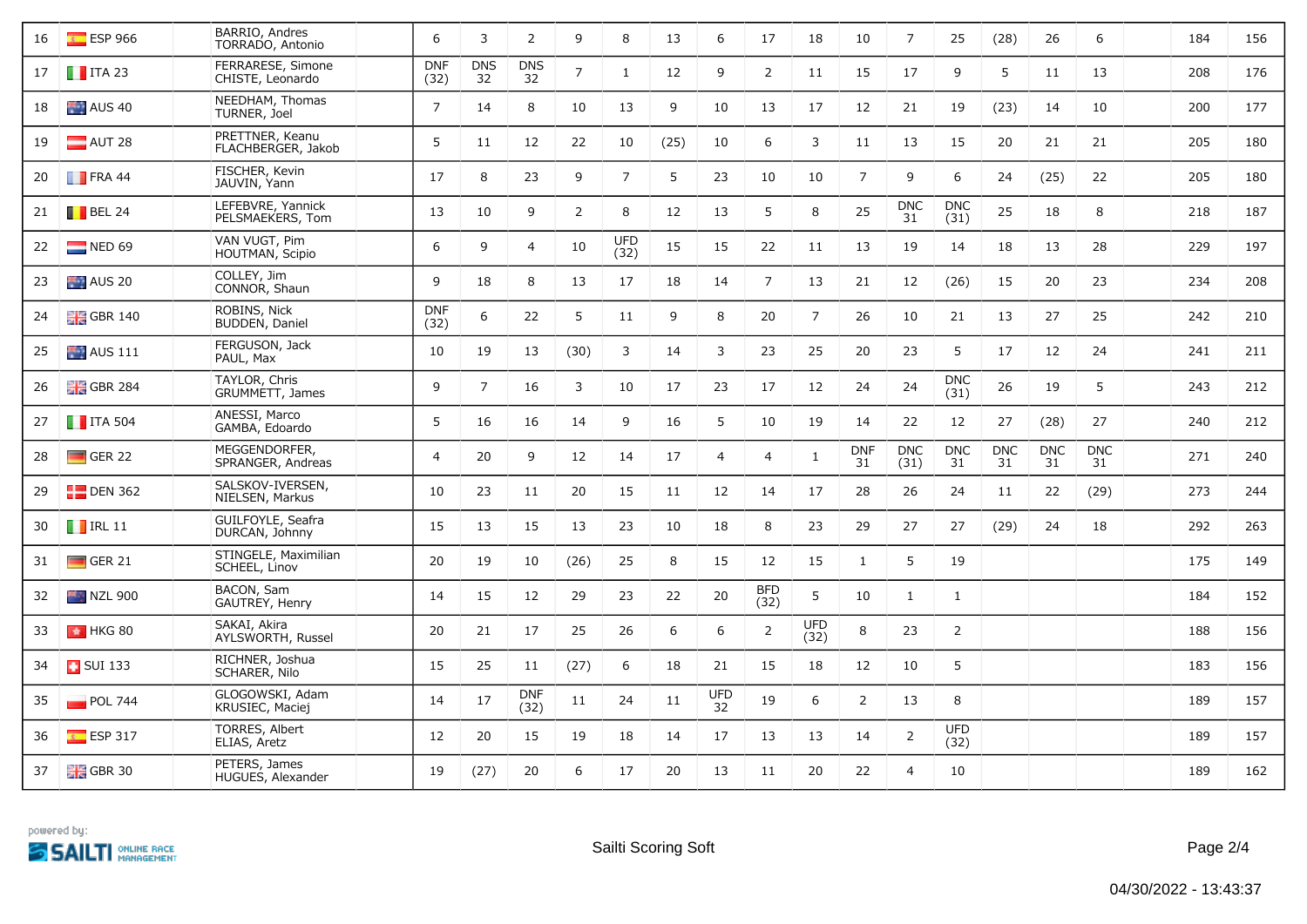| 38 | $E$ DEN 70             | NYBORG, Daniel<br>LEHM SLETTEN,             | 21                 | 14                 | 20                 | 17                            | 5              | 19               | 16                 | (25)           | 16                 | 13               | 20               | 4                |  | 190 | 165 |
|----|------------------------|---------------------------------------------|--------------------|--------------------|--------------------|-------------------------------|----------------|------------------|--------------------|----------------|--------------------|------------------|------------------|------------------|--|-----|-----|
| 39 | $\frac{1}{2}$ GBR 189  | HOLMAN, Arran<br>TAYLOR, James              | 23                 | 22                 | 19                 | 5                             | 22             | (30)             | 17                 | 16             | $\overline{7}$     | 20               | 15               | 3                |  | 199 | 169 |
| 40 | AUS 71                 | BURTON, Tom<br>HOFFMAN, Simon               | 16                 | 9                  | 22                 | 20                            | 2              | 16               | 21                 | 26             | <b>UFD</b><br>(32) | 16               | 9                | 14               |  | 203 | 171 |
| 41 | $\Box$ DEN 132         | LYNGBEK, Phillip<br>FUGLBJERG, Mads         | 18                 | 12                 | 21                 | 15                            | 13             | DSQ<br>(32)      | 18                 | 9              | 23                 | 6                | 19               | 22               |  | 208 | 176 |
| 42 | $\frac{1}{2}$ NOR 345  | BERTHET, Mathias<br>NILSEN, Jeppe           | 23                 | 12                 | 19                 | 15                            | 19             | (29)             | 20                 | $\overline{7}$ | 25                 | 9                | 8                | 21               |  | 207 | 178 |
| 43 | $\blacksquare$ FIN 38  | KORHONEN, Ville<br>BREMER, Edvard           | 21                 | (29)               | 23                 | 18                            | $\overline{7}$ | 15               | 19                 | 21             | 9                  | 23               | 21               | 9                |  | 215 | 186 |
| 44 | $POL$ 702              | <b>BUTOWSKI, Tytus</b><br>MACHOWSKI, Lukasz | 19                 | 21                 | 17                 | 14                            | 16             | 28               | <b>UFD</b><br>(32) | 21             | 21                 | $\mathbf{3}$     | 22               | 13               |  | 227 | 195 |
| 45 | $\blacksquare$ IND 81  | <b>KELAPANDA</b><br>THAKKAR, Varun          | RET<br>(32)        | 22                 | 21                 | 12                            | 5              | 21               | 12                 | 12             | 24                 | 25               | 14               | <b>DNF</b><br>32 |  | 232 | 200 |
| 46 | $\Box$ GER 600         | PIETZCKER, Paul<br>VON OPPEN, Linus         | 22                 | 16                 | 18                 | 18                            | 21             | (25)             | 19                 | 24             | 19                 | 17               | 16               | 20               |  | 235 | 210 |
| 47 | $\blacksquare$ BEL 241 | DE JONGHE, Arthur<br>HEUNINCK, Jan          | 22                 | <b>DNF</b><br>(32) | 18                 | 24                            | 28             | 24               | 22                 | 22             | 14                 | 21               | 11               | 6                |  | 244 | 212 |
| 48 | AUS 47                 | HENRY, Otto<br>DAVEY, Miles                 | <b>RET</b><br>(32) | <b>DNS</b><br>32   | <b>DNS</b><br>32   | <b>BFD</b><br>$\overline{32}$ | 12             | 21               | 26                 | 18             | 16                 | $\overline{7}$   | 6                | 15               |  | 249 | 217 |
| 49 | $SWE$ 128              | BERGSTROM, Fredrik<br>MUNKBY, Axel          | 17                 | 15                 | 24                 | (26)                          | 22             | 19               | 25                 | 25             | 21                 | 11               | 26               | 17               |  | 248 | 222 |
| 50 | $E = ESP 457$          | WIZNER, Martin<br>WIZNER, Jaime             | <b>DNF</b><br>(32) | <b>DNS</b><br>32   | <b>DNS</b><br>32   | 19                            | 31             | 20               | <b>DNF</b><br>32   | 19             | 22                 | 5                | 3                | 11               |  | 258 | 226 |
| 51 | AUS 222                | LITTLECHILD, Ryan<br>HILDEBRAND, Jack       | <b>DNF</b><br>(32) | 26                 | 25                 | 28                            | 20             | 27               | 27                 | 28             | 24                 | $\overline{4}$   | 17               | $7\overline{ }$  |  | 265 | 233 |
| 52 | $\blacksquare$ NED 420 | DE VOS, Wiebrand<br>MOLIAKOV, Aleksander    | 18                 | 17                 | 13                 | 21                            | 27             | 23               | 24                 | (30)           | 26                 | 19               | 27               | 25               |  | 270 | 240 |
| 53 | $\blacksquare$ IND 301 | NOBLE, Prince<br>FRANCIS, Manu              | <b>DNF</b><br>(32) | <b>DNF</b><br>32   | <b>DNF</b><br>32   | 21                            | 24             | 23               | 22                 | 14             | 26                 | 15               | 18               | 16               |  | 275 | 243 |
| 54 | $\bullet$ KOR 202      | KIM KYOUNGDUK,<br>BAE, Sangwoo              | 25                 | 18                 | 26                 | 16                            | 25             | 27               | 24                 | 26             | 22                 | (28)             | 24               | 12               |  | 273 | 245 |
| 55 | $\equiv$ GRE 171       | KAGIALIS, Pavlos<br>ORFANOS, Ioannis        | 24                 | 24                 | <b>DNF</b><br>(32) | <b>UFD</b><br>32              | 12             | 22               | 28                 | 29             | 20                 | 24               | $\overline{7}$   | <b>UFD</b><br>32 |  | 286 | 254 |
| 56 | $\bullet$ KOR 200      | CHAE BONGJIN,<br>SHIN, Sangmin              | 27                 | 23                 | <b>DNF</b><br>(32) | 16                            | 30             | 26               | 27                 | 24             | 27                 | 27               | 25               | 23               |  | 307 | 275 |
| 57 | $\blacksquare$ FRA 740 | GOULON, Corentin<br>BERTIN, Youenn          | <b>DNF</b><br>(32) | <b>DNF</b><br>32   | <b>DNF</b><br>32   | 24                            | 26             | 26               | 26                 | 27             | 28                 | 26               | 12               | 24               |  | 315 | 283 |
|    | 58 <b>FRA</b> 181      | KENNISH, Malo<br>MARTIN, Anatole            | 28                 | <b>DNF</b><br>(32) | <b>DNF</b><br>32   | 23                            | 20             | 24               | 25                 | 23             | 27                 | <b>DNF</b><br>32 | <b>DNF</b><br>32 | 18               |  | 316 | 284 |
|    | 59 <b>T</b> ITA 709    | MASCIA, Gianmarco<br>CORDINI, Pietro        | 29                 | <b>DNF</b><br>(32) | <b>DNF</b><br>32   | 25                            | 28             | <b>DNF</b><br>32 | 28                 | 27             | 28                 | 29               | 28               | 26               |  | 344 | 312 |